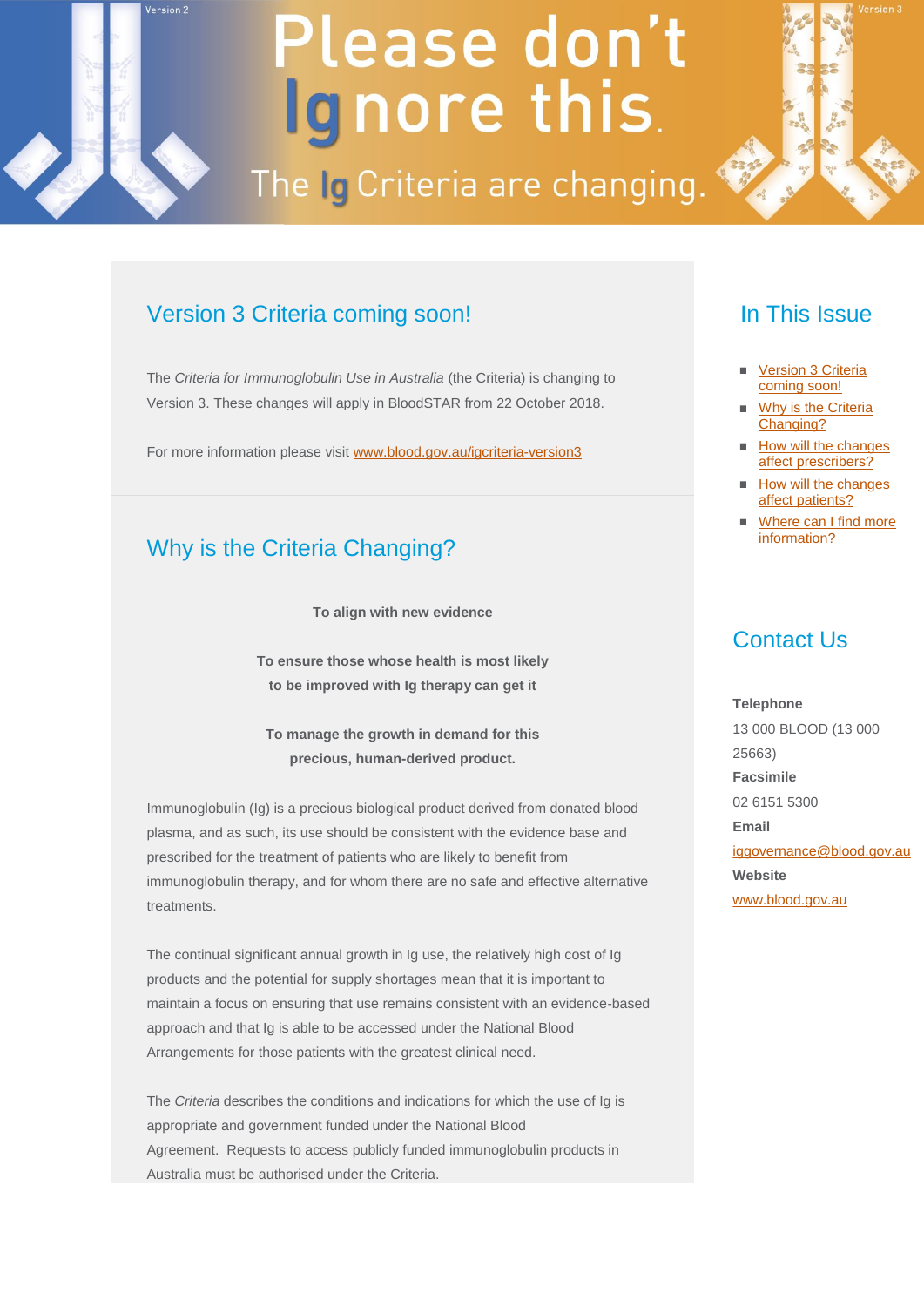<span id="page-1-0"></span>The changes to the *Criteria* will assist with meeting Standard 7 – Blood and Blood Products of the National Safety and Quality Service (NSQHS) Standards.

#### How will the changes affect prescribers?

Some current authorisations will move to the new *Criteria* automatically, while others may require prescribers to provide more information at the next patient review.

Indications will be more descriptive to help prescribers select the appropriate one for each patient.

The qualifying criteria will be more definitive in some conditions and additional evidence may be required.

In a small number of situations funding of Ig therapy has been withdrawn.

There will be better guidance for patient eligibility and requirements for patients to trial off Ig therapy.

A formal review of patient outcomes will need to be reported periodically in order to continue authorisation to receive funded Ig, for all ongoing conditions.

Reporting of review outcomes will be available for all conditions, not just those with an option to continue treatment.

Dosing controls have been reviewed and are more definitive where appropriate.

BloodSTAR will be easier to use.

**Note: For NSW health providers** –existing patient authorisations will be entered into BloodSTAR by a legacy process before the new version is released. Once this happens authorisations will move to the new *Criteria* as explained above.

## How will the changes affect patients?

In some conditions patients may need to be diagnosed or reviewed by particular